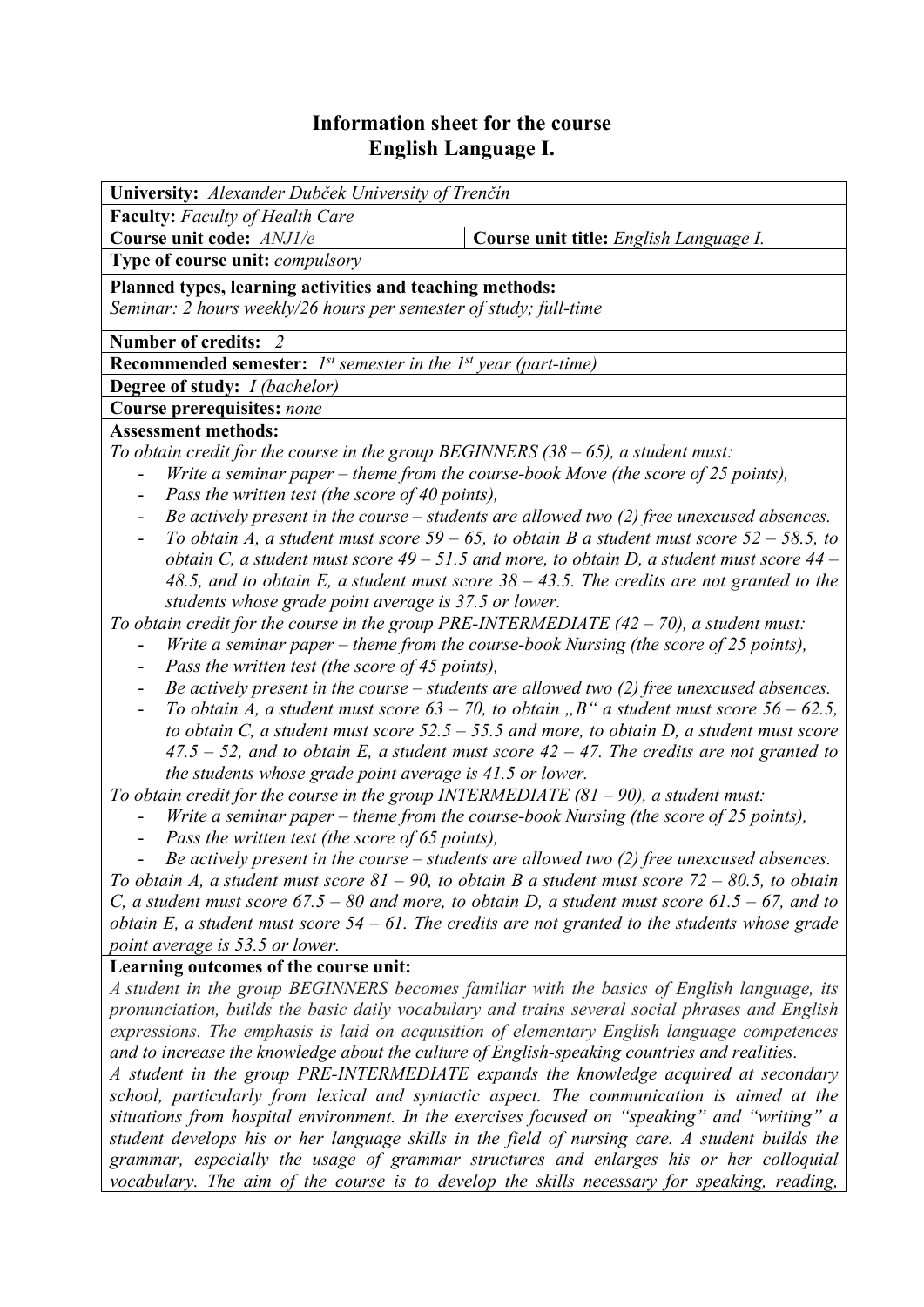*writing and listening focused on the nursing professional practice.* 

*A student in the group INTERMEDIATE student will establish and enlarge the knowledge acquired at secondary school from lexical and syntactic aspect. The communication is focused on the further model situations from hospital environment, but also on themes about physical and mental health, and on the development of the four language skills. The acquisition of collocations and consolidation of language habits are the focus of the work during seminars. A student trains the selected grammar phenomena based on the work with the texts and is trained to acquire professional nursing lexis, establishes usage of grammar structures, enlarges his or her professional and colloquial vocabulary and terminology, improves communicative competences. Equally develops the skills vital not only for speaking, but also for efficient reading, writing and listing, with the respect to his or her further studies and professional health care practice. Greater emphasis is put on oral and written communication, but also on reading literature from the field of health care in English language.* 

## **Course contents:**

### **Beginners**

- *1. Visit Brighton describing places. Phrases related to the introducing and simple description.*
- *2. Conjugation of the verbs to be, to have, to have got, personal pronouns and possessives.*
- *3. Living abroad. This is my life. General truths simple present.*
- *4. A, an, the, there is, there are, demonstrative pronouns.*
- *5. Communication: Mobile world. Describing things happening now present continuous and plural.*
- *6. Worlds events: art and culture. Reading comprehension.*
- *7. Talking about frequency adverbs of frequency.*
- *8. Seminary work theme according the own choice from the course-book Move and its oral presentation.*
- *9. Being different. Style. Talking about ability.*
- *10. Expressing ability: can/can´t. Vocabulary: clothes and colours.*
- *11. Family relations Relatives.*
- *12. Free time activities. Expressing "likes and dislikes".*
- *13. Final test with presentation of projects.*

#### **Pre-Intermediate**

- *1. The hospital team. Nursing in the UK.*
- *2. The nursing profession. Profile of a nurse. Describing jobs verbs.*
- *3. In and around the hospital. The porter´s office.*
- *4. Giving directions via e-mail. This is my job.*
- *5. Hospital admissions. A patient record form. Patient summary.*
- *6. Oral presentation of the project from hospital environment according to students´ own choice.*
- *7. Accidents and emergencies. Emergency.*
- *8. Instructions. Emergency helpline.*
- *9. Seminary work theme according to students´ own choice (Public Health) and its oral presentation.*
- *10. A surprise passenger. This is my job Emergency helpline nurse.*
- *11. Signs and symptoms: shock.*
- *12. Poster according to students´ own choice. Creative writing.*
- *13. Final written test (U 1 3, part of U 4).*

#### **Intermediate**

- *1. The hospital team. Nursing in the UK. The nursing profession. Profile of a nurse. Describing jobs - verbs.*
- *2. In and around the hospital. The porter´s office. Giving directions via e-mail. This is my job.*
- *3. Hospital admissions. A patient record form. Patient summary. Oral presentation of the project*